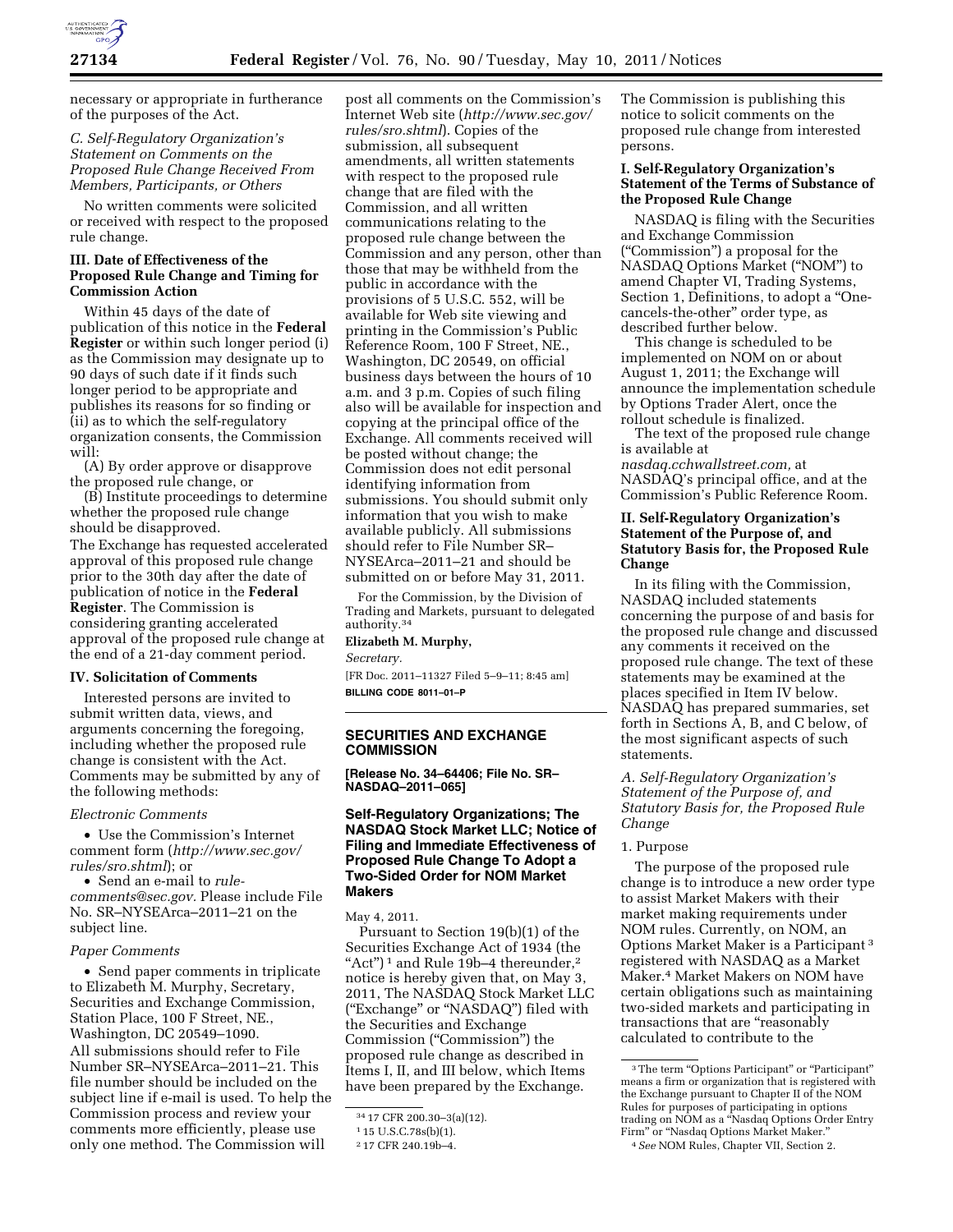maintenance of a fair and orderly market."<sup>5</sup> The Exchange recently amended its rules to: (a) Require market maker assignment by option rather than by series; (b) adopt a \$5 quotation spread parameter; and (c) amend the quoting requirement for Market Makers.<sup>6</sup>

Today, Market Makers comply with their obligation to make a two-sided market by submitting orders into the NOM System, because NOM is designed as an order-driven system. For example, in the current rules, the terms ''bid,'' "offer," and "quote" are defined in terms of an order, and the term "quote" generally refers to the bid/offer of a Market Maker. These terms would remain the same.

Under this proposal, Market Makers will continue to be able to submit orders to fulfill their two-sided market making obligation, but will also be able to submit a two-sided order, called a ''onecancels-the-other'' order, consisting of both a bid and an offer; specifically, it consists of a buy order and a sell order treated as a unit. The new "one-cancelsthe-other'' order is part of a technological enhancement intended to offer to Market Makers a two-sided alternative, rather than having to enter two separate orders each with a bid or offer. Accordingly, the Exchange proposes to amend its rules to reflect the new two-sided order. Specifically, the new order type is being added to Chapter VI, Section 1(e) as new subparagraph (9).

Because NOM Rules require that when there is a bid from a Market Maker there must also be an offer,<sup>7</sup> in the case of the new two-sided order, if after entry into the System either the bid or offer side is fully executed, the side that is unexecuted is canceled and returned to the entering Market Maker. Similarly, the new two-sided order is not routable.

The Exchange believes that this new order type is a useful, additional method of entering orders for Market Makers; the new order type should aid Market Makers in complying with their continuous quoting obligations by using this two-sided order rather than two separate orders. Market Maker obligations are not changing in this proposal.

### 2. Statutory Basis

The Exchange believes that its proposal is consistent with Section 6(b) of the Act 8 in general, and furthers the objectives of Section 6(b)(5) of the Act 9 in particular, in that it is designed to prevent fraudulent and manipulative acts and practices, to promote just and equitable principles of trade, to foster cooperation and coordination with persons engaged in facilitating transactions in securities, and to remove impediments to and perfect the mechanisms of a free and open market and a national market system, and, in general, to protect investors and the public interest. The Exchange believes that the proposal is appropriate and reasonable, because it offers an additional method for Market Makers to comply with their quoting obligations. The Exchange also believes that the proposal is consistent with the obligation in Section 6(b)(5) that the proposal not be designed to permit unfair discrimination between customers, issuers, brokers, or dealers. Although the new order type is only available to Market Makers, only Market Makers are required by the Exchange's rules to provide a continuous, two-sided market, which the new order type is intended to facilitate. It is not unfairly discriminatory because it is intended to assist Market Makers in complying with their continuous quoting obligations, including providing two-sided markets.

# *B. Self-Regulatory Organization's Statement on Burden on Competition*

NASDAQ does not believe that the proposed rule change will result in any burden on competition that is not necessary or appropriate in furtherance of the purposes of the Act, as amended.

# *C. Self-Regulatory Organization's Statement on Comments on the Proposed Rule Change Received From Members, Participants, or Others*

Written comments were neither solicited nor received.

# **III. Date of Effectiveness of the Proposed Rule Change and Timing for Commission Action**

Because the foregoing proposed rule change does not: (i) Significantly affect the protection of investors or the public interest; (ii) impose any significant burden on competition; and (iii) become operative for 30 days after the date of the filing, or such shorter time as the Commission may designate, it has become effective pursuant to Section

 $19(b)(3)(A)$  of the Act<sup>10</sup> and Rule 19b- $4(f)(6)^{11}$  thereunder.

At any time within 60 days of the filing of the proposed rule change, the Commission summarily may temporarily suspend such rule change if it appears to the Commission that such action is necessary or appropriate in the public interest, for the protection of investors, or otherwise in furtherance of the purposes of the Act. If the Commission takes such action, the Commission shall institute proceedings to determine whether the proposed rule should be approved or disapproved.

#### **IV. Solicitation of Comments**

Interested persons are invited to submit written data, views, and arguments concerning the foregoing, including whether the proposed rule change is consistent with the Act. Comments may be submitted by any of the following methods:

### *Electronic Comments*

• Use the Commission's Internet comment form *([http://www.sec.gov/](http://www.sec.gov/rules/sro.shtml)  [rules/sro.shtml\);](http://www.sec.gov/rules/sro.shtml)* or,

• Send an e-mail to [rule](mailto:rule-comments@sec.gov)[comments@sec.gov.](mailto:rule-comments@sec.gov) Please include File Number SR–NASDAQ–2011–065 on the subject line.

### *Paper Comments*

• Send paper comments in triplicate to Elizabeth M. Murphy, Secretary, Securities and Exchange Commission, 100 F Street, NE., Washington, DC 20549–1090.

All submissions should refer to File Number SR–NASDAQ–2011–065. This file number should be included on the subject line if e-mail is used. To help the Commission process and review your comments more efficiently, please use only one method. The Commission will post all comments on the Commission's Internet Web site *([http://www.sec.gov/](http://www.sec.gov/rules/sro.shtml)  [rules/sro.shtml\).](http://www.sec.gov/rules/sro.shtml)* Copies of the submission, all subsequent amendments, all written statements with respect to the proposed rule change that are filed with the Commission, and all written communications relating to the proposed rule change between the Commission and any person, other than those that may be withheld from the public in accordance with the

<sup>5</sup>*See* NOM Rules, Chapter VII, Section 5(a). 6Securities Exchange Act Release No. 64054 (March 8, 2011), 76 FR 14111 (March 15, 2011) (SR– NASDAQ–2011–036).

<sup>7</sup>*See* NOM Rules, Chapter VII, Section 6(b), which provides that a Market Maker that enters a bid (offer) in a series in which he is registered on NOM must enter an offer (bid).

<sup>8</sup> 15 U.S.C. 78f(b).

<sup>9</sup> 15 U.S.C. 78f(b)(5).

<sup>10</sup> 15 U.S.C. 78s(b)(3)(A).

<sup>11</sup> 17 CFR 240.19b–4(f)(6). In addition, Rule 19b– 4(f)(6) requires a self-regulatory organization to give the Commission written notice of its intent to file the proposed rule change at least five business days prior to the date of filing of the proposed rule change, or such shorter time as designated by the Commission. The Exchange has satisfied this requirement.